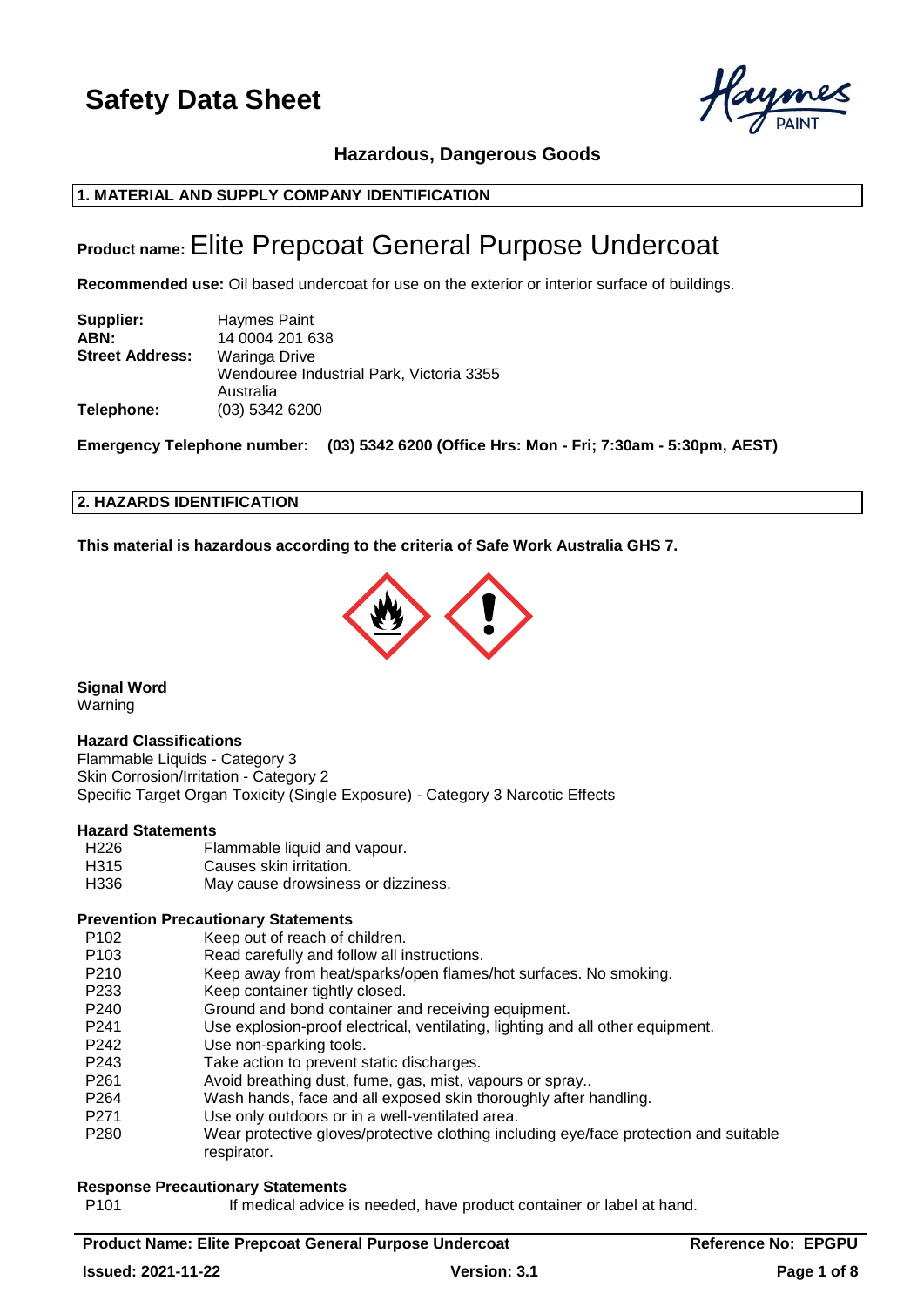

|           | P303+P361+P353 IF ON SKIN (or hair): Take off immediately all contaminated clothing. Rinse skin with |
|-----------|------------------------------------------------------------------------------------------------------|
|           | water [or shower].                                                                                   |
| P304+P340 | IF INHALED: Remove person to fresh air and keep comfortable for breathing.                           |
| P312      | Call a POISON CENTER/doctor if you feel unwell.                                                      |
| P332+P313 | If skin irritation occurs: Get medical advice/attention.                                             |
| P362+P364 | Take off contaminated clothing and wash it before reuse                                              |

### **Storage Precautionary Statements**

| P403+P233 | Store in a well-ventilated place. Keep container tightly closed. |
|-----------|------------------------------------------------------------------|
| P403+P235 | Store in a well-ventilated place. Keep cool.                     |
| P405      | Store locked up.                                                 |

#### **Disposal Precautionary Statement**

P501 Dispose of contents/container in accordance with local, regional, national and international regulations.

**Poison Schedule:** Not Applicable

### **DANGEROUS GOOD CLASSIFICATION**

Classified as Dangerous Goods by the criteria of the "Australian Code for the Transport of Dangerous Goods by Road & Rail" and the "New Zealand NZS5433: Transport of Dangerous Goods on Land".

#### **Dangerous Goods Class:** 3

| 3. COMPOSITION INFORMATION                                                                                                                                                             |                                        |                                                                                |
|----------------------------------------------------------------------------------------------------------------------------------------------------------------------------------------|----------------------------------------|--------------------------------------------------------------------------------|
| <b>CHEMICAL ENTITY</b>                                                                                                                                                                 | CAS NO                                 | <b>PROPORTION</b>                                                              |
| Naphtha, petroleum, hydrodesulfurized heavy<br>Solvent naphtha, petroleum, light aliphatic<br>Solvent naphtha, petroleum, light aromatic<br>Ingredients determined to be Non-Hazardous | 64742-82-1<br>64742-89-8<br>64742-95-6 | $10 - 30 \%$ (w/w)<br>$1 - 10 \%$ (w/w)<br>$1 - 10 \%$ (w/w)<br><b>Balance</b> |
|                                                                                                                                                                                        |                                        | 100%                                                                           |

#### **4. FIRST AID MEASURES**

If poisoning occurs, contact a doctor or Poisons Information Centre (Phone Australia 131 126, New Zealand 0800 764 766).

**Inhalation:** Remove victim from exposure - avoid becoming a casualty. Remove contaminated clothing and loosen remaining clothing. Allow patient to assume most comfortable position and keep warm. Keep at rest until fully recovered. Seek medical advice if effects persist.

**Skin Contact:** If skin or hair contact occurs, immediately remove contaminated clothing and flush skin and hair with running water. Continue flushing with water until advised to stop by the Poisons Information Centre or a Doctor; or for 15 minutes and transport to Doctor or Hospital. For gross contamination, immediately drench with water and remove clothing. Continue to flush skin and hair with plenty of water (and soap if material is insoluble). For skin burns, cover with a clean, dry dressing until medical help is available. If blistering occurs, do NOT break blisters. If swelling, redness, blistering, or irritation occurs seek medical assistance.

**Eye contact:** If in eyes wash out immediately with water. In all cases of eye contamination it is a sensible precaution to seek medical advice.

**Ingestion:** Rinse mouth with water. If swallowed, do NOT induce vomiting. Give a glass of water to drink. Never give anything by the mouth to an unconscious patient. If vomiting occurs give further water. Seek medical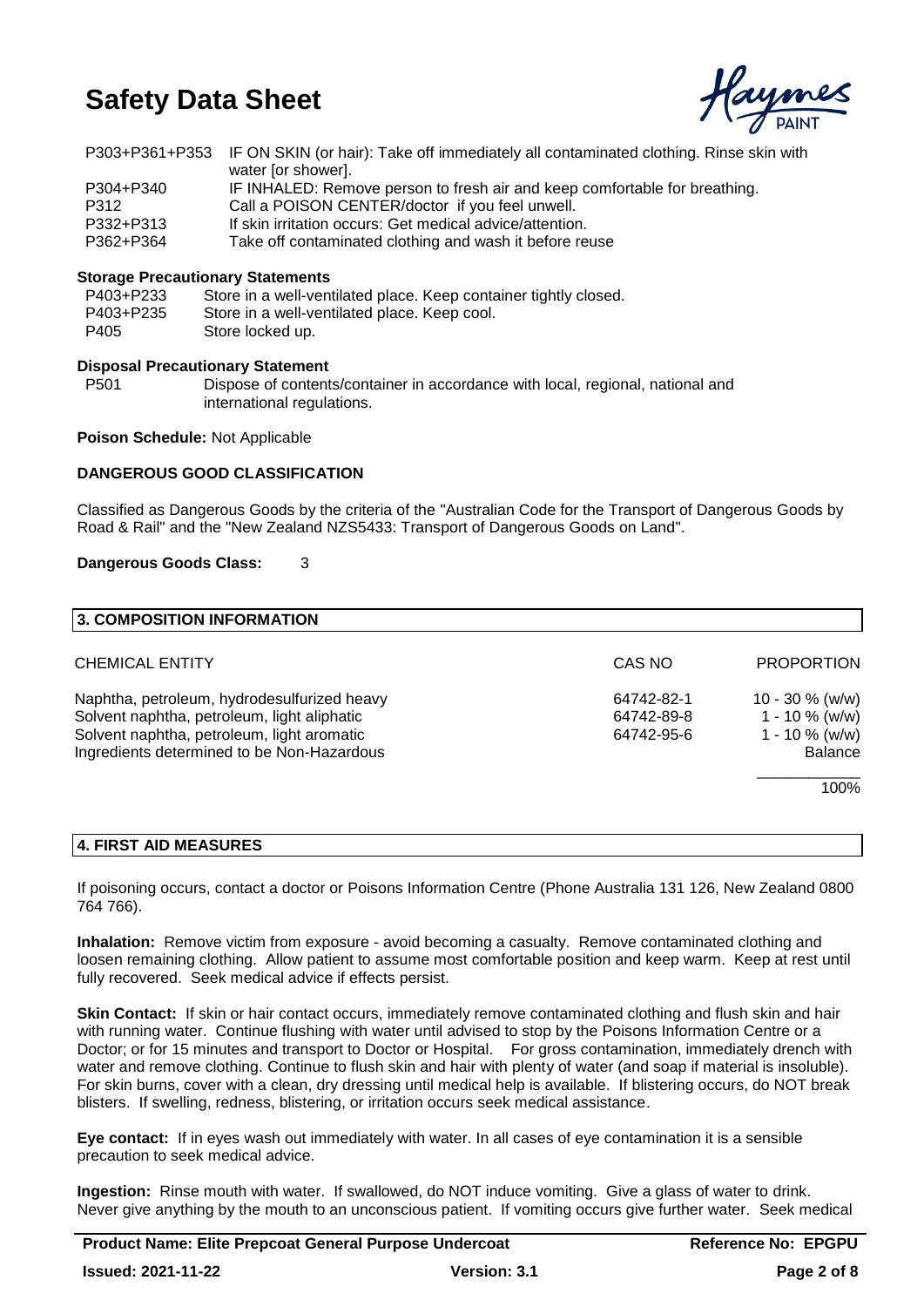

advice.

**PPE for First Aiders:** Wear safety shoes, overalls, gloves, safety glasses, respirator. Use with adequate ventilation. If inhalation risk exists wear organic vapour/particulate respirator meeting the requirements of AS/NZS 1715 and AS/NZS 1716. Available information suggests that gloves made from nitrile rubber should be suitable for intermittent contact. However, due to variations in glove construction and local conditions, the user should make a final assessment. Always wash hands before smoking, eating, drinking or using the toilet. Wash contaminated clothing and other protective equipment before storing or re-using.

**Notes to physician:** Treat symptomatically.

### **5. FIRE FIGHTING MEASURES**

### **Hazchem Code:** •3Y

**Suitable extinguishing media:** If material is involved in a fire use alcohol resistant foam or dry agent (carbon dioxide, dry chemical powder).

**Specific hazards:** Flammable liquid and vapour. May form flammable vapour mixtures with air. Flameproof equipment necessary in area where this chemical is being used. Nearby equipment must be earthed. Electrical requirements for work area should be assessed according to AS3000. Vapour may travel a considerable distance to source of ignition and flash back. Avoid all ignition sources. All potential sources of ignition (open flames, pilot lights, furnaces, spark producing switches and electrical equipment etc) must be eliminated both in and near the work area. Do NOT smoke.

**Fire fighting further advice:** Heating can cause expansion or decomposition leading to violent rupture of containers. If safe to do so, remove containers from path of fire. Keep containers cool with water spray. On burning or decomposing may emit toxic fumes. Fire fighters to wear self-contained breathing apparatus and suitable protective clothing if risk of exposure to vapour or products of combustion or decomposition.

## **6. ACCIDENTAL RELEASE MEASURES**

#### **SMALL SPILLS**

Wear protective equipment to prevent skin and eye contamination. Avoid inhalation of vapours or dust. Wipe up with absorbent (clean rag or paper towels). Collect and seal in properly labelled containers or drums for disposal.

## **LARGE SPILLS**

If safe to do so, shut off all possible sources of ignition. Clear area of all unprotected personnel. Slippery when spilt. Avoid accidents, clean up immediately. Wear protective equipment to prevent skin and eye contamination and the inhalation of vapours. Work up wind or increase ventilation. Contain - prevent run off into drains and waterways. Use absorbent (soil, sand or other inert material). Use a spark-free shovel. Collect and seal in properly labelled containers or drums for disposal. If contamination of crops, sewers or waterways has occurred advise local emergency services.

#### **Dangerous Goods - Initial Emergency Response Guide No:** 14

## **7. HANDLING AND STORAGE**

**Handling:** Avoid eye contact and skin contact. Avoid inhalation of vapour, mist or aerosols.

**Storage:** Store in a cool, dry, well-ventilated place and out of direct sunlight. Store away from foodstuffs. Store away from incompatible materials described in Section 10. Store away from sources of heat and/or ignition. Store locked up. Keep container standing upright. Keep containers closed when not in use - check regularly for leaks.

This material is classified as a Class 3 Flammable Liquid as per the criteria of the "Australian Code for the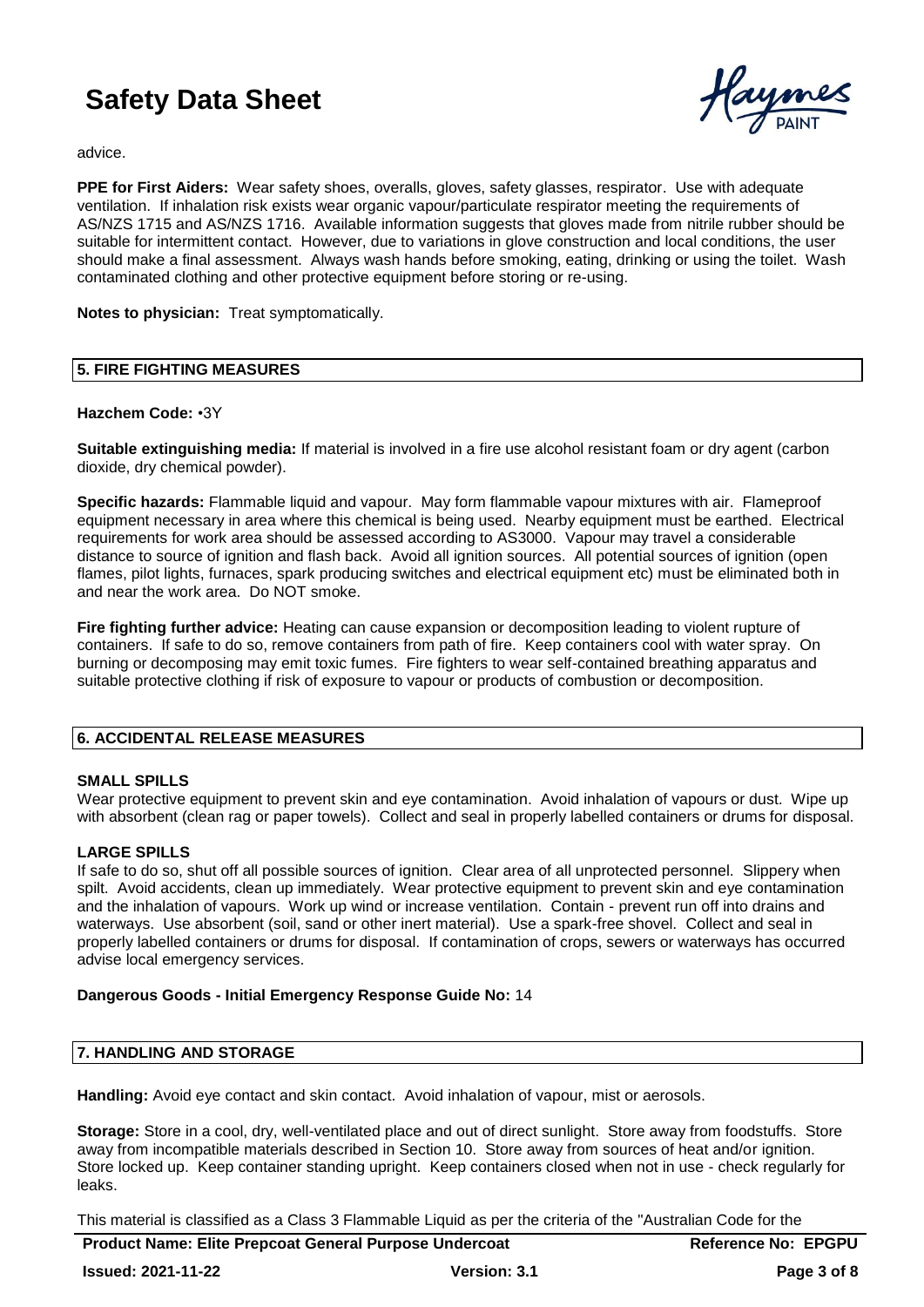

Transport of Dangerous Goods by Road & Rail" and/or the "New Zealand NZS5433: Transport of Dangerous Goods on Land" and must be stored in accordance with the relevant regulations.

### **8. EXPOSURE CONTROLS / PERSONAL PROTECTION**

**National occupational exposure limits:** No value assigned for this specific material by Safe Work Australia.

**Biological Limit Values:** As per the "National Model Regulations for the Control of Workplace Hazardous Substances (Safe Work Australia)" the ingredients in this material do not have a Biological Limit Allocated.

**Engineering Measures:** Natural ventilation should be adequate under normal use conditions.

**Personal Protection Equipment:** SAFETY SHOES, OVERALLS, GLOVES, SAFETY GLASSES, RESPIRATOR.

Personal protective equipment (PPE) must be suitable for the nature of the work and any hazard associated with the work as identified by the risk assessment conducted.

Wear safety shoes, overalls, gloves, safety glasses, respirator. Use with adequate ventilation. If inhalation risk exists wear organic vapour/particulate respirator meeting the requirements of AS/NZS 1715 and AS/NZS 1716. Available information suggests that gloves made from nitrile rubber should be suitable for intermittent contact. However, due to variations in glove construction and local conditions, the user should make a final assessment. Always wash hands before smoking, eating, drinking or using the toilet. Wash contaminated clothing and other protective equipment before storing or re-using.

**Hygiene measures:** Keep away from food, drink and animal feeding stuffs. When using do not eat, drink or smoke. Wash hands prior to eating, drinking or smoking. Avoid contact with clothing. Avoid eye contact and skin contact. Avoid inhalation of vapour, mist or aerosols. Ensure that eyewash stations and safety showers are close to the workstation location.

#### **9. PHYSICAL AND CHEMICAL PROPERTIES**

| Form:<br>Colour:<br>Odour:                                                                                                                                                                                                                                                        | Viscous Liquid<br>White<br>Solvent      |                                                                                                                                                     |
|-----------------------------------------------------------------------------------------------------------------------------------------------------------------------------------------------------------------------------------------------------------------------------------|-----------------------------------------|-----------------------------------------------------------------------------------------------------------------------------------------------------|
| Solubility:<br><b>Specific Gravity:</b><br><b>Vapour Pressure:</b><br>Flash Point (°C):<br>Flammability Limits (%):<br><b>Autoignition Temperature (°C):</b><br>Melting Point/Range (°C):<br><b>Boiling Point/Range (°C):</b><br>pH:<br><b>Viscosity:</b><br>Total VOC (g/Litre): | <b>Relative Vapour Density (air=1):</b> | Insoluble in water<br>$1.4 - 1.6$<br>>1<br>N Av<br>>23<br>N Av<br>N Av<br>N Av<br>147 - 200<br>N App<br>$>$ 20.5 mm <sup>2</sup> /s @ 40 °C<br>N Av |

(Typical values only - consult specification sheet)  $N Av = Not available, N App = Not applicable$ 

#### **10. STABILITY AND REACTIVITY**

**Chemical stability:** This material is thermally stable when stored and used as directed.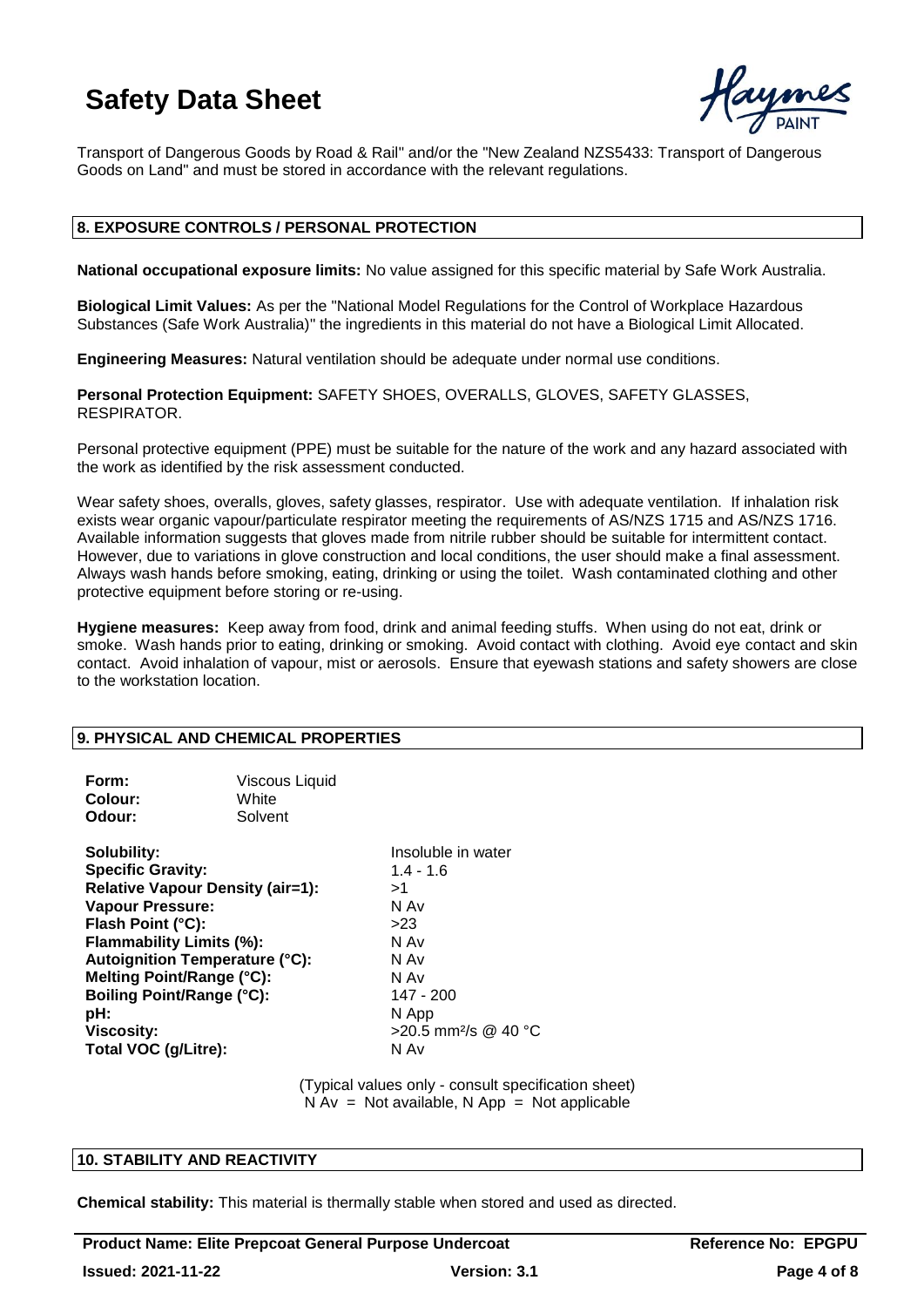

**Conditions to avoid:** Elevated temperatures and sources of ignition.

**Incompatible materials:** Oxidising agents.

**Hazardous decomposition products:** Oxides of carbon and nitrogen, smoke and other toxic fumes.

**Hazardous reactions:** No known hazardous reactions.

## **11. TOXICOLOGICAL INFORMATION**

No adverse health effects expected if the product is handled in accordance with this Safety Data Sheet and the product label. Symptoms or effects that may arise if the product is mishandled and overexposure occurs are:

#### **Acute Effects**

**Inhalation:** Material may be an irritant to mucous membranes and respiratory tract. Inhalation of vapour can result in headaches, dizziness and possible nausea. Inhalation of high concentrations can produce central nervous system depression, which can lead to loss of co-ordination, impaired judgement and if exposure is prolonged, unconsciousness.

**Skin contact:** Contact with skin will result in irritation.

**Ingestion:** Swallowing can result in nausea, vomiting and irritation of the gastrointestinal tract.

**Eye contact:** May be an eye irritant.

#### **Acute toxicity**

**Inhalation:** This material has been classified as not hazardous for acute inhalation exposure. Acute toxicity estimate (based on ingredients):  $LC_{50} > 20.0$  mg/L for vapours or  $LC_{50} > 5.0$  mg/L for dust and mist.

**Skin contact:** This material has been classified as not hazardous for acute dermal exposure. Acute toxicity estimate (based on ingredients):  $LD_{50} > 2,000$  mg/Kg bw

**Ingestion:** This material has been classified as not hazardous for acute ingestion exposure. Acute toxicity estimate (based on ingredients):  $LD_{50} > 2,000$  mg/Kg bw

**Corrosion/Irritancy:** Eye: this material has been classified as not corrosive or irritating to eyes. Skin: this material has been classified as a Category 2 Hazard (reversible effects to skin).

**Sensitisation:** Inhalation: this material has been classified as not a respiratory sensitiser. Skin: this material has been classified as not a skin sensitiser.

**Aspiration hazard:** This material has been classified as not an aspiration hazard.

**Specific target organ toxicity (single exposure):** This material has been classified as a Category 3 Hazard. Exposure via inhalation may result in depression of the central nervous system.

#### **Chronic Toxicity**

**Mutagenicity:** This material has been classified as not a mutagen.

**Carcinogenicity:** This material has been classified as not a carcinogen.

**Reproductive toxicity (including via lactation):** This material has been classified as not a reproductive toxicant.

**Specific target organ toxicity (repeat exposure):** This material has been classified as not a specific hazard to target organs by repeat exposure.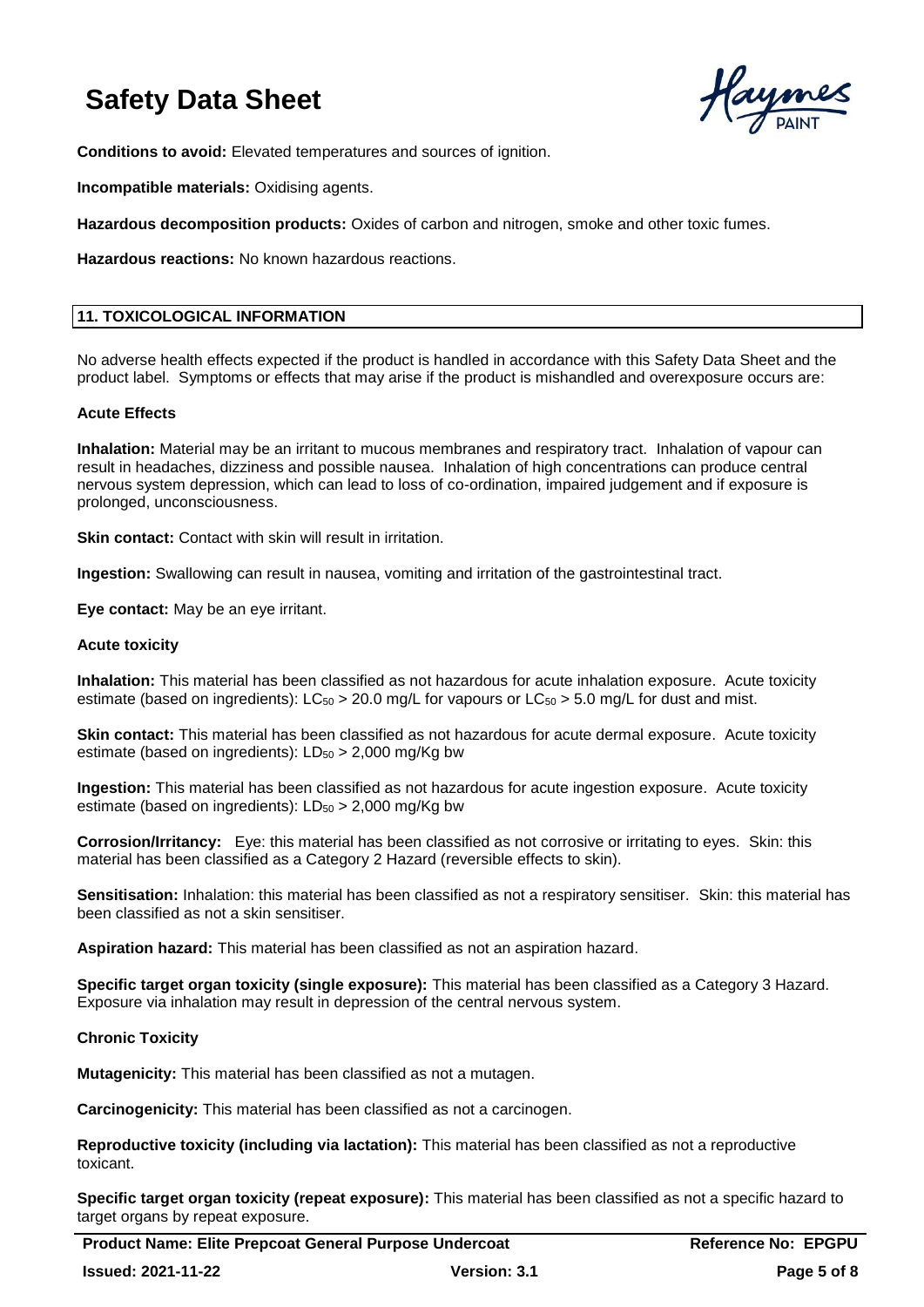

## **12. ECOLOGICAL INFORMATION**

Avoid contaminating waterways.

**Acute aquatic hazard:** This material has been classified as not hazardous for acute aquatic exposure. Acute toxicity estimate (based on ingredients): > 100 mg/L

**Long-term aquatic hazard:** This material has been classified as not hazardous for chronic aquatic exposure. Non-rapidly or rapidly degradable substance for which there are adequate chronic toxicity data available OR in the absence of chronic toxicity data, Acute toxicity estimate (based on ingredients): >100 mg/L, where the substance is not rapidly degradable and/or BCF  $<$  500 and/or log  $K_{ow}$   $<$  4.

**Ecotoxicity:** No information available.

**Persistence and degradability:** No information available.

**Bioaccumulative potential:** No information available.

**Mobility:** No information available.

## **13. DISPOSAL CONSIDERATIONS**

Persons conducting disposal, recycling or reclamation activities should ensure that appropriate personal protection equipment is used, see "Section 8. Exposure Controls and Personal Protection" of this SDS.

If possible material and its container should be recycled. If material or container cannot be recycled, dispose in accordance with local, regional, national and international Regulations.

#### **14. TRANSPORT INFORMATION**

#### **ROAD AND RAIL TRANSPORT**

Classified as Dangerous Goods by the criteria of the "Australian Code for the Transport of Dangerous Goods by Road & Rail" and the "New Zealand NZS5433: Transport of Dangerous Goods on Land".



| UN No:                              | 1263       |
|-------------------------------------|------------|
| Dangerous Goods Class:              | 3          |
| <b>Packing Group:</b>               | Ш          |
| <b>Hazchem Code:</b>                | $\cdot$ 3Y |
| <b>Emergency Response Guide No:</b> | 14         |
| <b>Limited Quantities</b>           | 5 L        |
|                                     |            |

**Proper Shipping Name:** PAINT

**Segregation Dangerous Goods:** Not to be loaded with explosives (Class 1), flammable gases (Class 2.1), if both are in bulk, toxic gases (Class 2.3), spontaneously combustible substances (Class 4.2), oxidising agents (Class 5.1), organic peroxides (Class 5.2), toxic substances (Class 6.1), infectious substances (Class 6.2) or radioactive substances (Class 7). Exemptions may apply.

#### **MARINE TRANSPORT**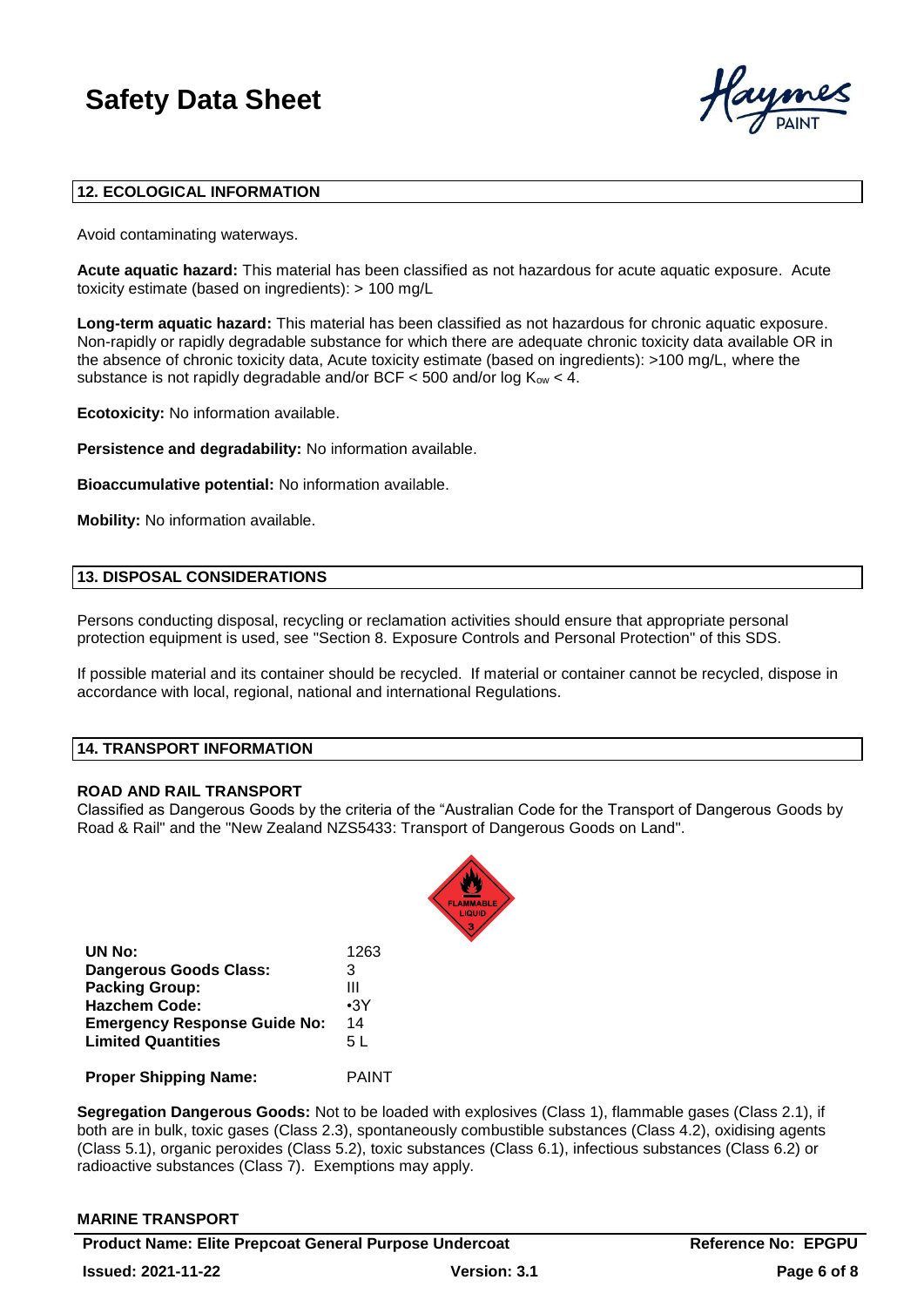

Classified as Dangerous Goods by the criteria of the International Maritime Dangerous Goods Code (IMDG Code) for transport by sea. This material is classified as a Marine Pollutant (P) according to the International Maritime Dangerous Goods Code.



**UN No:** 1263 **Dangerous Goods Class:** 3 **Packing Group:** III

**Proper Shipping Name:** PAINT

## **AIR TRANSPORT**

Classified as Dangerous Goods by the criteria of the International Air Transport Association (IATA) Dangerous Goods Regulations for transport by air.

| UN No:<br>Dangerous Goods Class:<br><b>Packing Group:</b> | 1263<br>3<br>Ш |
|-----------------------------------------------------------|----------------|
| <b>Proper Shipping Name:</b>                              | PAINT          |

## **15. REGULATORY INFORMATION**

**This material is not subject to the following international agreements:**

Montreal Protocol (Ozone depleting substances) The Stockholm Convention (Persistent Organic Pollutants) The Rotterdam Convention (Prior Informed Consent) Basel Convention (Hazardous Waste) International Convention for the Prevention of Pollution from Ships (MARPOL)

## **This material/constituent(s) is covered by the following requirements:**

The Standard for the Uniform Scheduling of Medicines and Poisons (SUSMP) established under the Therapeutic Goods Act (Commonwealth): Not Applicable.

AICIS Status: All components of this product are listed on or exempt from the Australian Inventory of Industrial Chemicals (AIIC).

## **16. OTHER INFORMATION**

Reason for issue: 5 Yearly Revision

This information was prepared in good faith from the best information available at the time of issue. It is based on the present level of research and to this extent we believe it is accurate. However, no guarantee of accuracy is made or implied and since conditions of use are beyond our control, all information relevant to usage is offered without warranty. The manufacturer will not be held responsible for any unauthorised use of this information or for